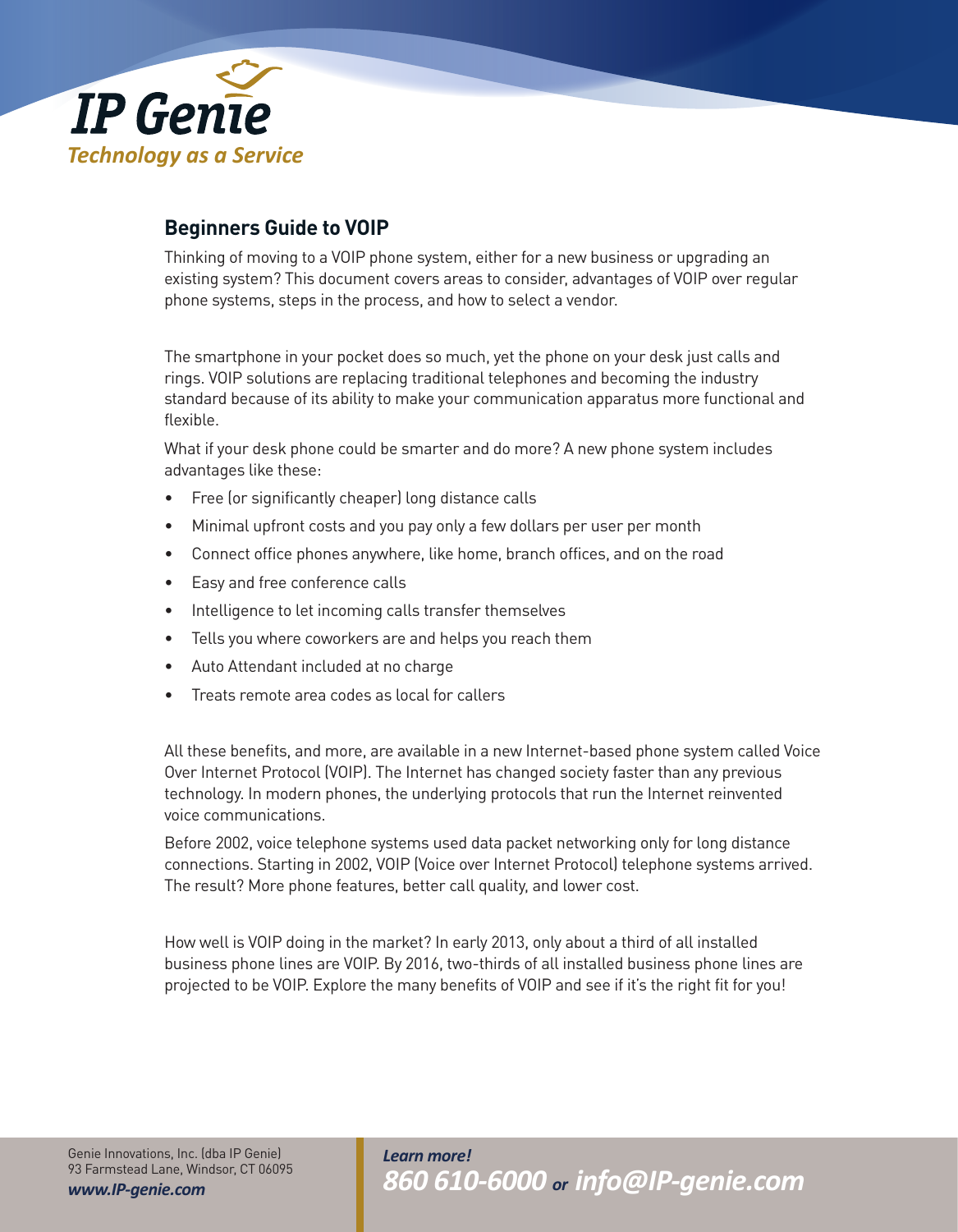

VOIP, called "Internet Telephony" by some, built on the way AT&T converted sounds into digital data packets for transmission over long distance lines. Traditional phone systems convert the caller's voice into analog waves and send it over copper wire to the receiver. VOIP solutions convert the caller's voice into digital data packets and sends them to the receiver via the Internet (like email). If you call from a VOIP phone to another VOIP phone today, your call will stay on the Internet and never touch the telephone carriers on the PSTN (Public Switched Telephone Network).

When upgrading your phones to a modern VOIP system, the technology that makes websurfing an integral part of modern life has been applied to telephones. The "landline" idea of wires from the phone company's central office to your building disappeared, and those wires have been replaced by data networking. In fact, the same technology is used by your computers to connect to servers in your office or websites.

Good news: in the early days of VOIP, customers had to make technical decisions about details like H323 (multimedia communications system protocol), MGCP (Media Gateway Control Protocol) and SIP (Session Initiation Protocol) Today, the VOIP vendors have streamlined the process Just about the only acronym you'll see is SIP, which has become a sort of umbrella term for VOIP.

## **Hosted VOIP**

- Minimal hardware to buy
- Pay only for lines used
- Service providers work on a month-by-month basis
- Office phones can be located anywhere with an Internet connection

Before VOIP, each company needed telephone hardware, usually hidden in a telephone closet. Wires from each phone jack ran to this closet, where the hardware (a key system in smaller companies, PBX in larger ones) connected to wires from the telephone carrier. This meant each company had to buy hardware to support a certain number of phones. If the equipment bundled groups of 16 lines, and you needed 33 lines, you had to buy three bundles. You paid not for what you used but how the vendor organized their equipment.

VOIP phone systems eliminate the need to pay for phone equipment you're not using. In fact, you can have little hardware on site (in addition to the phones themselves), and keep ongoing costs at a minimum.

Genie Innovations, Inc. (dba IP Genie) 93 Farmstead Lane, Windsor, CT 06095 *www.IP-genie.com*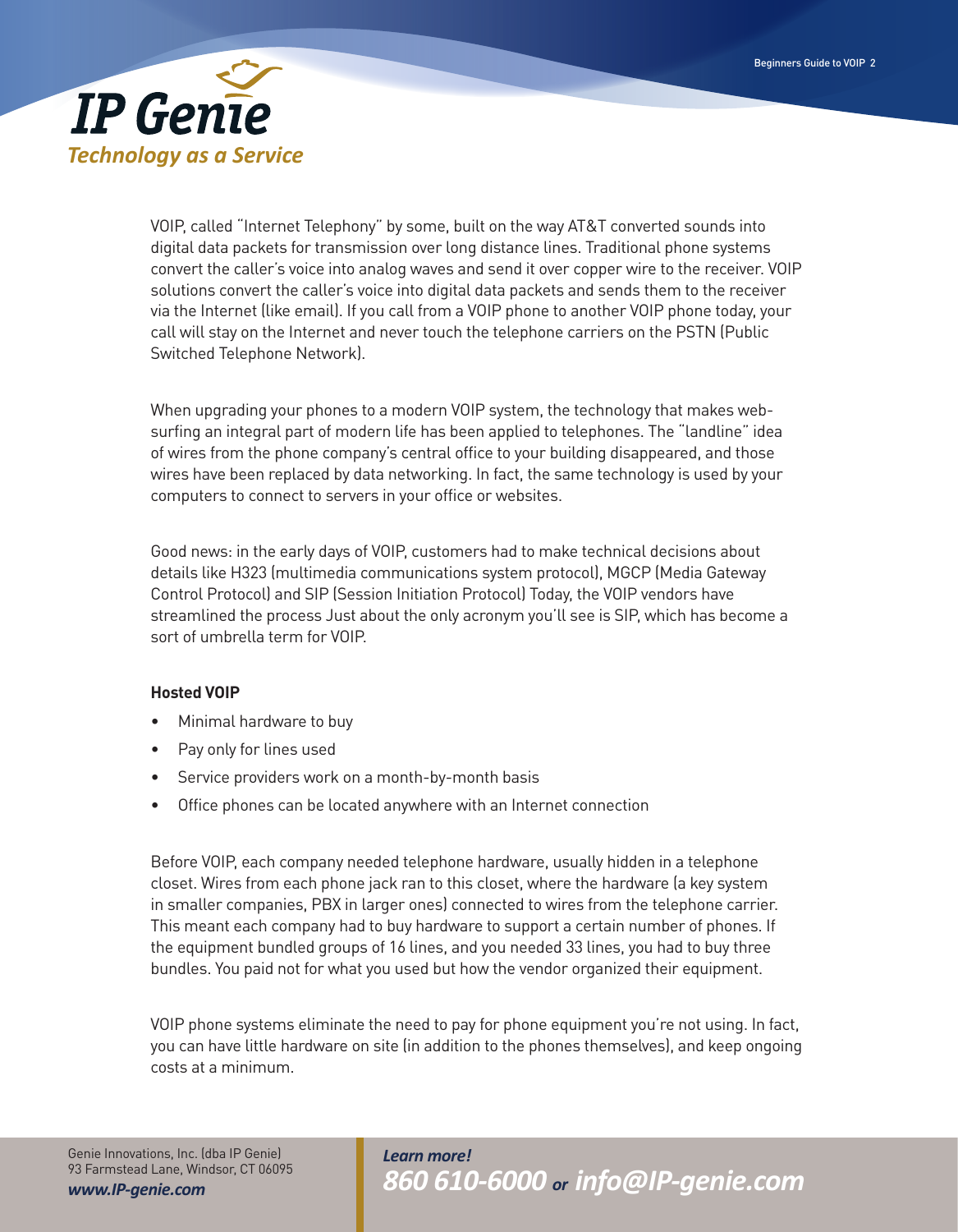

One of the beautiful realities of the Internet today is that distance is now irrelevant. You don't ever say, "Oh, this website is a long away from me, so it will be slow." You don't know where websites are located, and you don't care. Distance is irrelevant in Internet surfing, and to your VOIP telephone system, too.

The advantage? Hosted VOIP providers work like any Software as a Service provider, such as Salesforce.com or Google's Gmail, and offer phone connections per user per month. In the old days, businesses leased their telephone systems, paying it out monthly. But the big difference with Hosted VOIP is that if you lose a few people, you also drop your monthly phone charges. Have 24 people? Pay for 24. Three people leave? Pay for 21. Try calling your lease company and tell them you're sending less money.

## **Equipment: On-premise or Hosted?**

- Choose financial flexibility with Hosted VOIP
- Choose more control with an on-premise system

If you have existing phone equipment, most VOIP vendors can add an adapter to switch your system from the public phone network to a VOIP link over the Internet. This allows you to keep your phones and phone hardware, yet converts your system to a modern VOIP system with most of the advantages and cost saving.

Be warned that many vendors will pitch new desk phones to take advantage of new VOIP features. Take a few minutes and decide if the benefits are worth the expense. Don't just assume the vendor is selling phones just to get your project cost higher so they make more money. That could be the case with some vendors, but most vendors can demonstrate the value of replacing some or all of your hardware. If the features make good business sense for you, take advantage of the offer.

If you are planning a new installation, whether new company or remote location, you may find great value using Hosted VOIP. Buy VOIP-enabled phones, but no other hardware. Pay nothing for system hardware upfront, although there may be some setup and initialization charges for your account. Pay \$15-\$25 per month per phone line, and between \$100 and \$750 for phones (most people are happy with less expensive phones, but those who want phone-based video conferencing have options).

Genie Innovations, Inc. (dba IP Genie) 93 Farmstead Lane, Windsor, CT 06095 *www.IP-genie.com*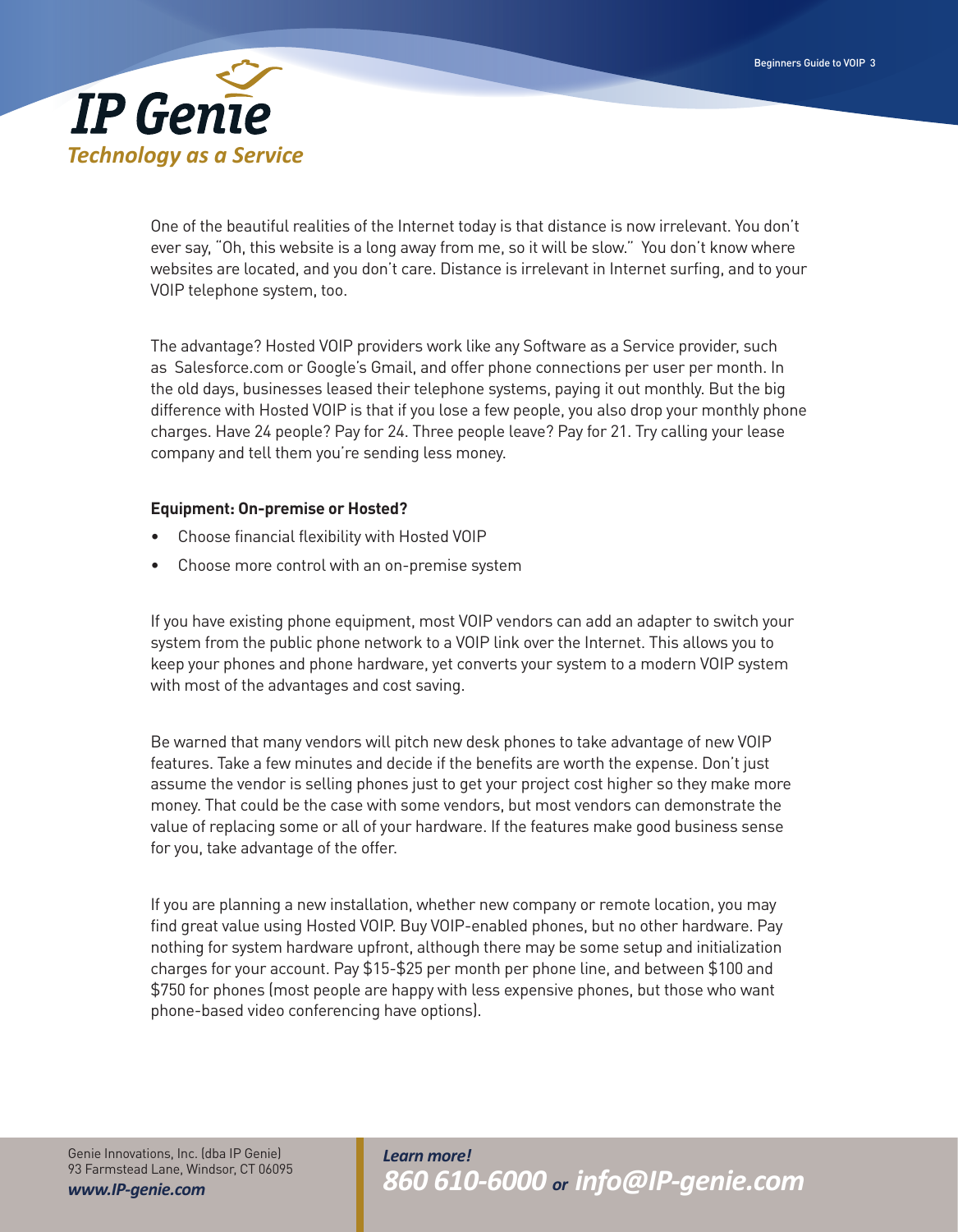

There is no right or wrong answer here, just what fits your situation. Statistically, smaller companies tend to go for the Hosted VOIP because they value cash flow. Larger companies often want the increased control of their phone features gained when purchasing the hardware.

## **Some Issues with VOIP**

- Old rumors about VOIP problems abound
- Improvements have solved almost all previous issues

Every technology and product has issues that may become problems if not handled correctly. Three issues with VOIP are 9-1-1, loss of power, and loss of network.

9-1-1 systems attach a physical location to landline phones based on information from the local phone company. VOIP doesn't have a landline to the phone company, so early VOIP detractors made a fuss about emergency calls. The cell phone industry has had similar issues with 9-1-1.

When you get a new VOIP phone system, one call to the local 9-1-1 office will tie your phone number to a physical address in their database. Done.

If you have a VOIP phone in a home office, dialing 9-1-1 from that phone will alert dispatch to send help to your business location, not your physical location. If these rare cases, you'll have to tell the 9-1-1 operator your address.

Power loss, another sales gambit used by old-fashioned phone vendors, states (truthfully) that telephone wires carry their own power for handsets. The old handset in your parent's house would work when the power was out because the phone company provided the power. With VOIP, there is no landline with power.

That's on old sales gimmick long debunked. Modern office phones have their own power, and the phone company doesn't provide the juice for your key system in the phone closet or the desk phones that need power for their LCD screens. When the power fails, you lose modern landline phones as well.

Answer? In your pocket. Just about every business person today has a cell phone, so they will have the means to make calls. If the power outage is so broad it knocks out the cell phone

Genie Innovations, Inc. (dba IP Genie) 93 Farmstead Lane, Windsor, CT 06095 *www.IP-genie.com*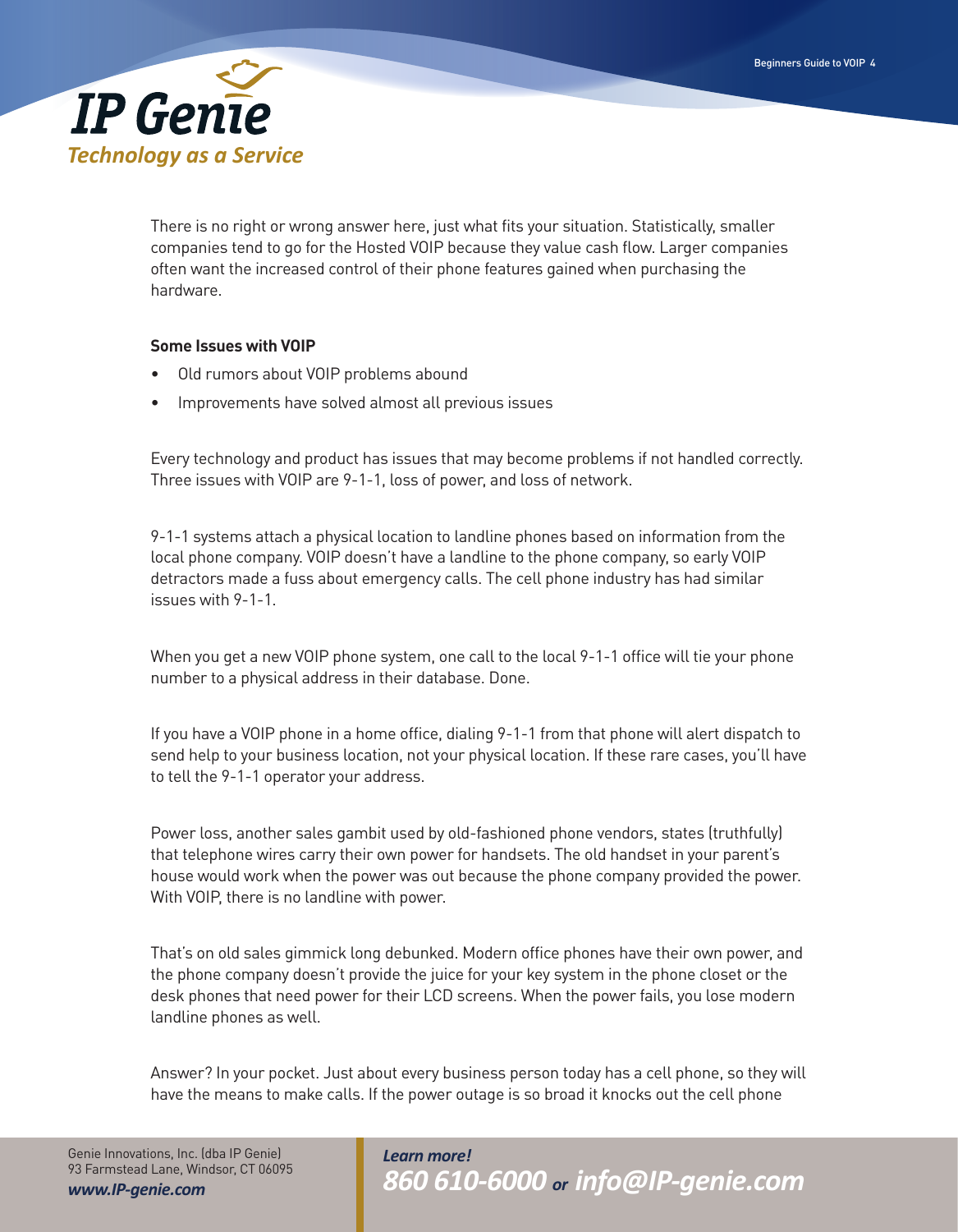

towers, you're in a hurricane and should take cover. In the majority of power loss situations, VOIP phones can be forwarded to cell phones.

Finally, old-fashioned phone vendors point to your data network as a weak link. If your network goes down, your phones go down.

Data network switches often have battery backups, so if the office power drops, the switches continue. Ethernet cables to VOIP phones often employ PoE, or Power over Ethernet, sending the juice to your phone from the network switch. If not, and you have a battery backup for your computer that has space for your VOIP phone, you're covered. Smart businesses already have connections from two different Internet service providers, so if one has a problem, the other is still available to provide Internet access.

Yes, there are issues with power that can knock out your VOIP phone system. Those same issues will almost certainly knock out your traditional phone system. In a modern, wellprotected office, VOIP may be more reliable than old-fashioned phones. Interesting twist, isn't it?

For those forward-thinking businesses planning beyond data backup for disaster recovery solutions, strongly consider Hosted VOIP. With a VOIP phone, you can make and receive calls from anywhere on the Internet. If your office is unusable for any reason, whether a minor inconvenience (two day bedbug carpet treatment) or major (fire damage caused by careless bedbug treatment), your phone system will stay up and running for you and your customers.

## **How and Why of VOIP Features and Benefits**

#### *The Internet eliminates distance and lowers costs*

On the Internet, there is no "there." Once on the Internet, distance to another point on the Internet doesn't matter. When you call over the telephone company's network, they care quite a bit how much of their network you use, and charge you accordingly. That's why long distance used to cost so much. But phone calls over the Internet are essentially free, because you already pay your Internet Service Provider for Internet access and use.

VOIP phones must connect to the regular phone network to call non-VOIP phones, so there's a tiny charge inside your VOIP fee to pay for that termination charge. Going across an ocean involves either satellite links or trans-ocean cables, both of which add costs. Outside of these special cases, any call within the United States, even to non-VOIP phones, goes over the Internet until it transitions to a local phone exchange at the Point of Presence (POP). From there, it's a local call to your dialed number, meaning no extra charges.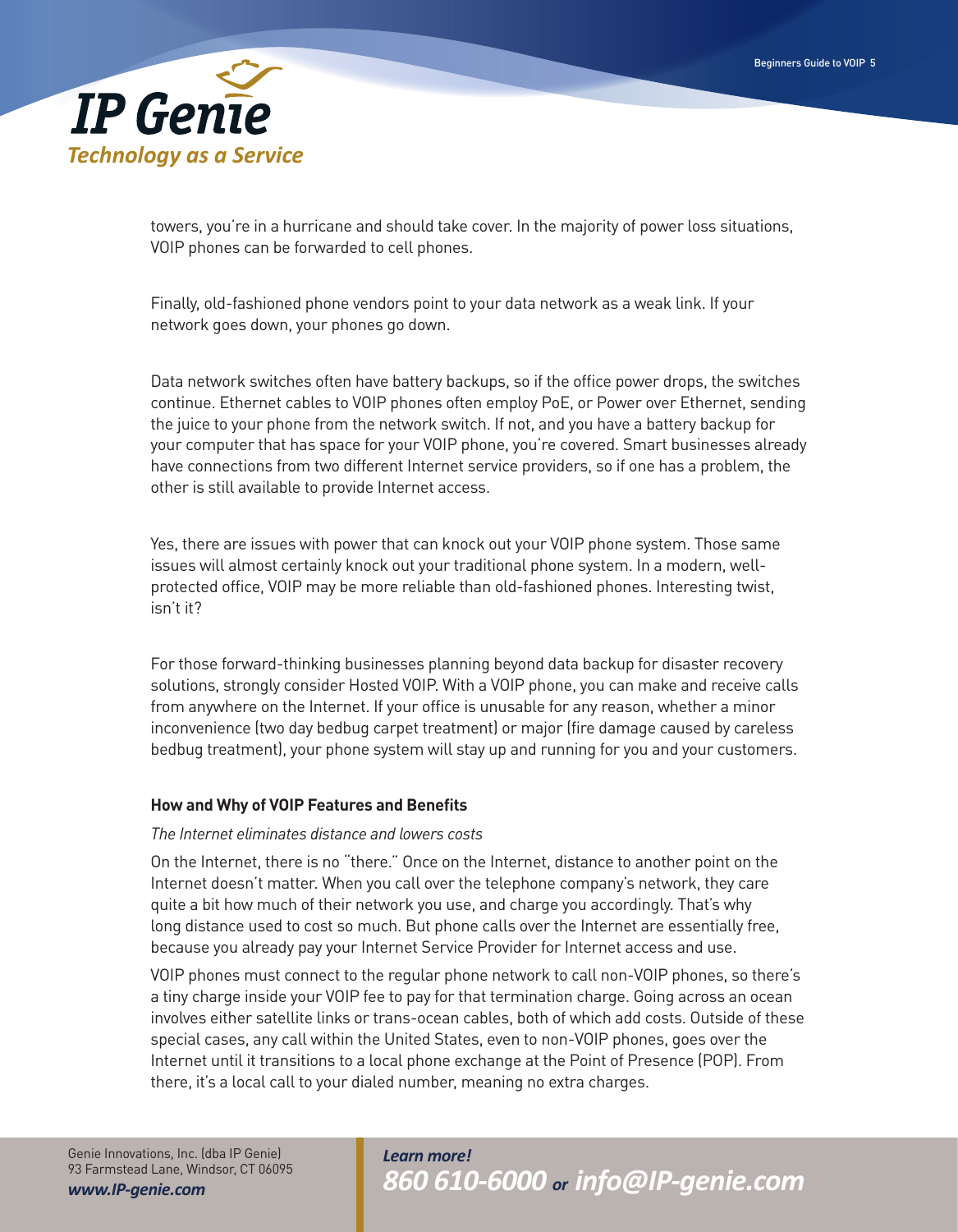

The other advantage of no distance? Location of your business phones. When they are connected to the Internet anywhere in the world, it's like they are connected in your office. Extension number 112 can be the office next to you, but extension number 113 may be a thousand miles away. To a VOIP phone system, that's still a local call, and you transfer it just like to any other extension.

This VOIP phone flexibility makes it easy to treat a distributed company, like a sales group in one office and twenty people in home offices, as one phone system. And if you take a phone to your brother-in-law's house for a holiday and plug it into his Internet connection, the phone works exactly like it's sitting on your desk in your office.

## *Get Hosted VOIP for no up-front hardware costs and pay only a few dollars per user per month*

If we're a service economy now, Hosted VOIP companies do a great job as "office phone providers" much like your ISP provides Internet service. You don't host huge routers to access the Internet, and with Hosted VOIP, you don't put telephone system hardware inside your business either.

## *Intelligence to let incoming calls transfer themselves*

Ever feel embarrassed handing someone a business card with four phone numbers? Like it's their job to hunt you down when they want something? A VOIP phone system makes it easy for people who want to do business with you to find you by calling a single number that you can answer no matter where you are.

There are two features that make it simple for a person to call a single number and reach you. First, Dual Ring will ring two or even three phones, including cell phones, when someone calls a single number. No more calling your office number then your cell number: both will ring at the same time. The call connects to the phone you pick up, and the caller never knows which phone you answer.

The second feature is Find Me / Follow Me, which sequentially rolls through numbers (like the old PBX hunt group) until a phone is answered or it rolls to voice mail. You set the sequence, such as your desk phone, your cell phone, your home office phone, and then voice mail or your backup person. Again, the caller knows nothing about this process, only that someone answers their call and helps them.

Genie Innovations, Inc. (dba IP Genie) 93 Farmstead Lane, Windsor, CT 06095 *www.IP-genie.com*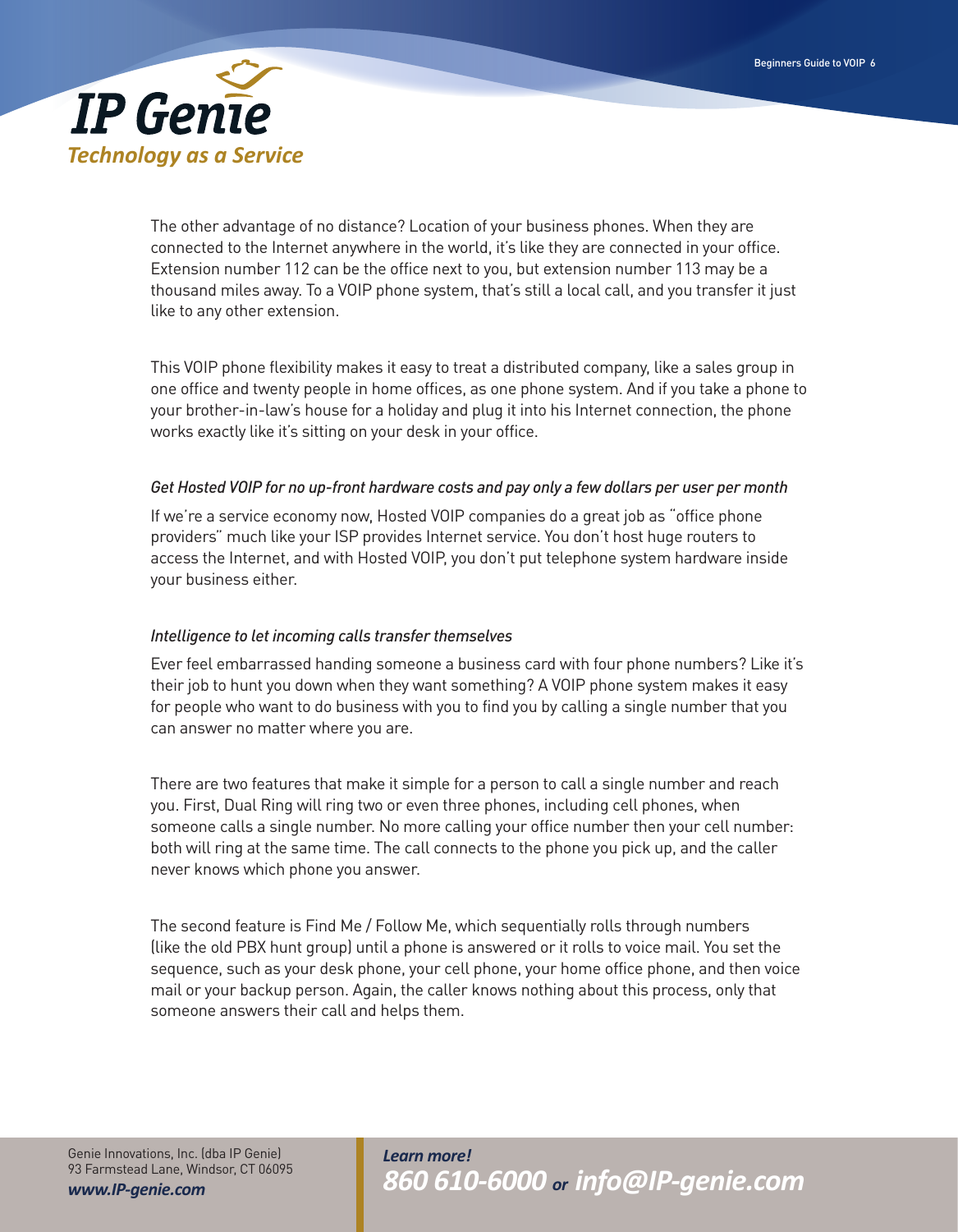

#### *The system tells you where coworkers are and helps you reach them*

When you need to reach a coworker, how do you track them down? Why not let your VOIP phone system do the tracking?

The "Presence" feature is an indicator of when devices are on the network and available, makes it easy to see if co-workers are at their desks (even if their office is a thousand miles away). With a push of a button or two on a phone, users tell the system where they are and that they are available. Add this to Dual Ring and Find Me / Follow Me, and you make "phone tag" a thing of the past.

## *Auto Attendant included at no charge*

While an auto attendant can be irritating, providing callers the info they need to find the person or department they want saves them time. IVR (Integrated Voice Response) systems from the past were optional systems with high price tags and higher learning curves.

VOIP phone systems did away with both of those problems by including Auto Attendant in most systems, and making it a snap to program those "Press one for sales" messages using your phone and possibly an attached computer. No extra IVR module, no extra IVR fees.

#### *Connect office phones anywhere, like home, branch offices, on the road*

People new to VOIP phone systems have trouble accepting that physical distance no longer limits their phone system. Growing up thinking that physical wires have to be involved becomes a habit that's hard to break.

VOIP phone systems replace those physical wires with the Internet, which transfers data so quickly that an extension across the country sounds just as clear as an extension across the hall. Each VOIP phone's individual address connects across the Internet to your VOIP phone system, no matter where on the Internet it plugs in.

Like your desk phone? Take it to your home office and it acts just like it's back on the other side of your commute. Like soft phones, which are software programs running on your computer? A laptop with a soft phone linked by Bluetooth to your earpiece becomes just another VOIP phone when your laptop connects to the network, whether from your home office or a branch office or a customer location or a coffee shop.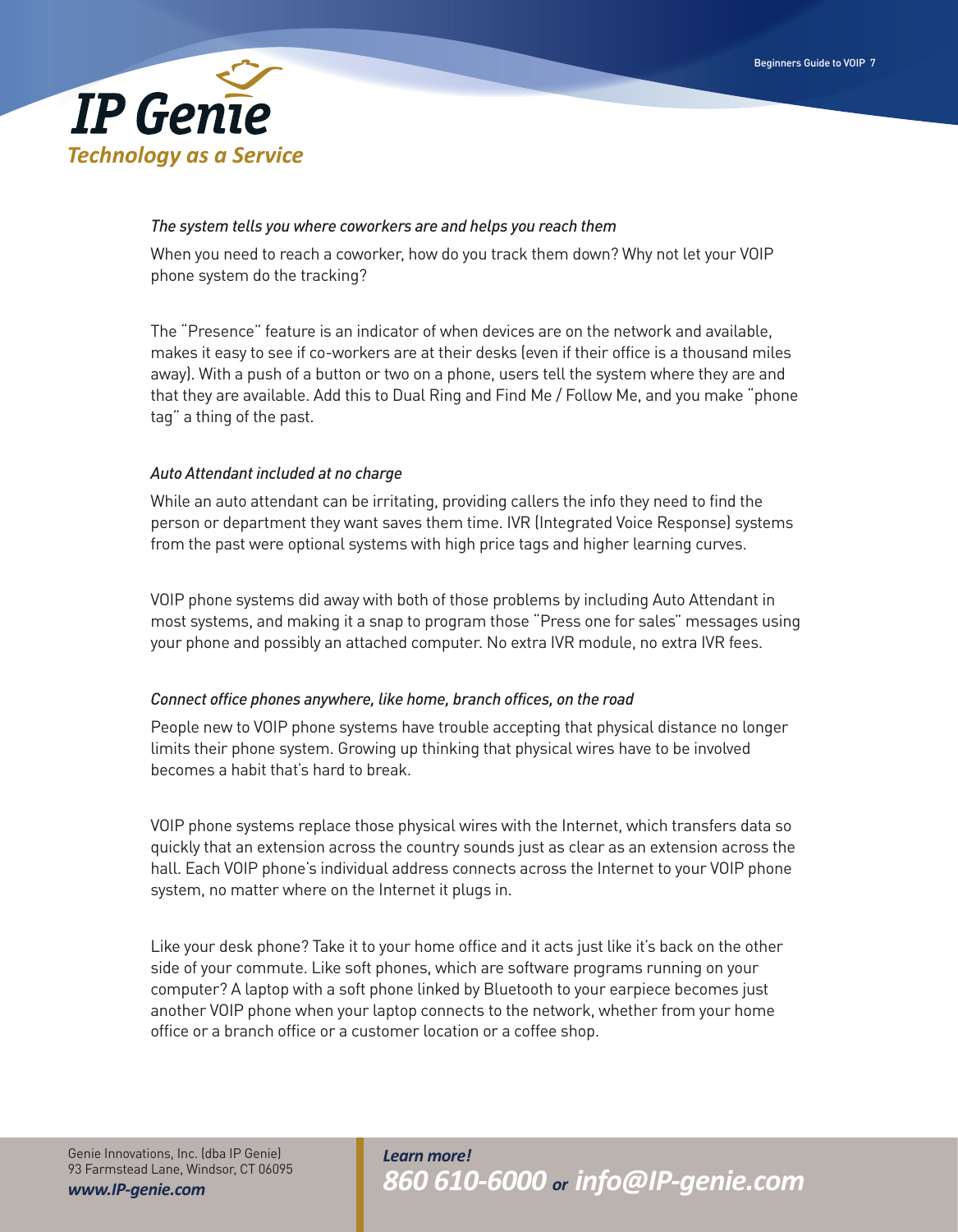

## *Easy and free conference calls*

Meetings can be a pain, but with conference calls at least you cut out the travel time. Conference calls, driven by new technology, cost less than before. But your VOIP phone system makes conference calls both free and easy. Set up a call with a few buttons, and talk away. VOIP-enabled speaker phones and meeting room phones cover all conference call meeting situations.

## *Treat remote area codes as local calls*

Remember that distance doesn't matter across the Internet? VOIP systems use that to make it easy to tie remote area codes into your phone system (for a small monthly fee). This means customers in those remote area codes need only make a local call to reach you. This saves them money and makes you look more responsive, which is good news for everyone.

## *Let's do a quick summary of ways a VOIP phone system helps your business:*

Costs:

- Minimal up-front hardware needed (with Hosted VOIP)
- Free domestic long distance, reduced foreign call costs
- Pay a few dollars per month per phone line
- Pay for only the number of lines you actually need
- Auto Attendant comes free with the system

## Productivity:

- Use Presence to locate coworkers
- Improved conference call feature built-in

Customer improvements:

- Find Me / Follow Me and Dual Ring keep you in touch
- Remote area code support gives you local numbers in other areas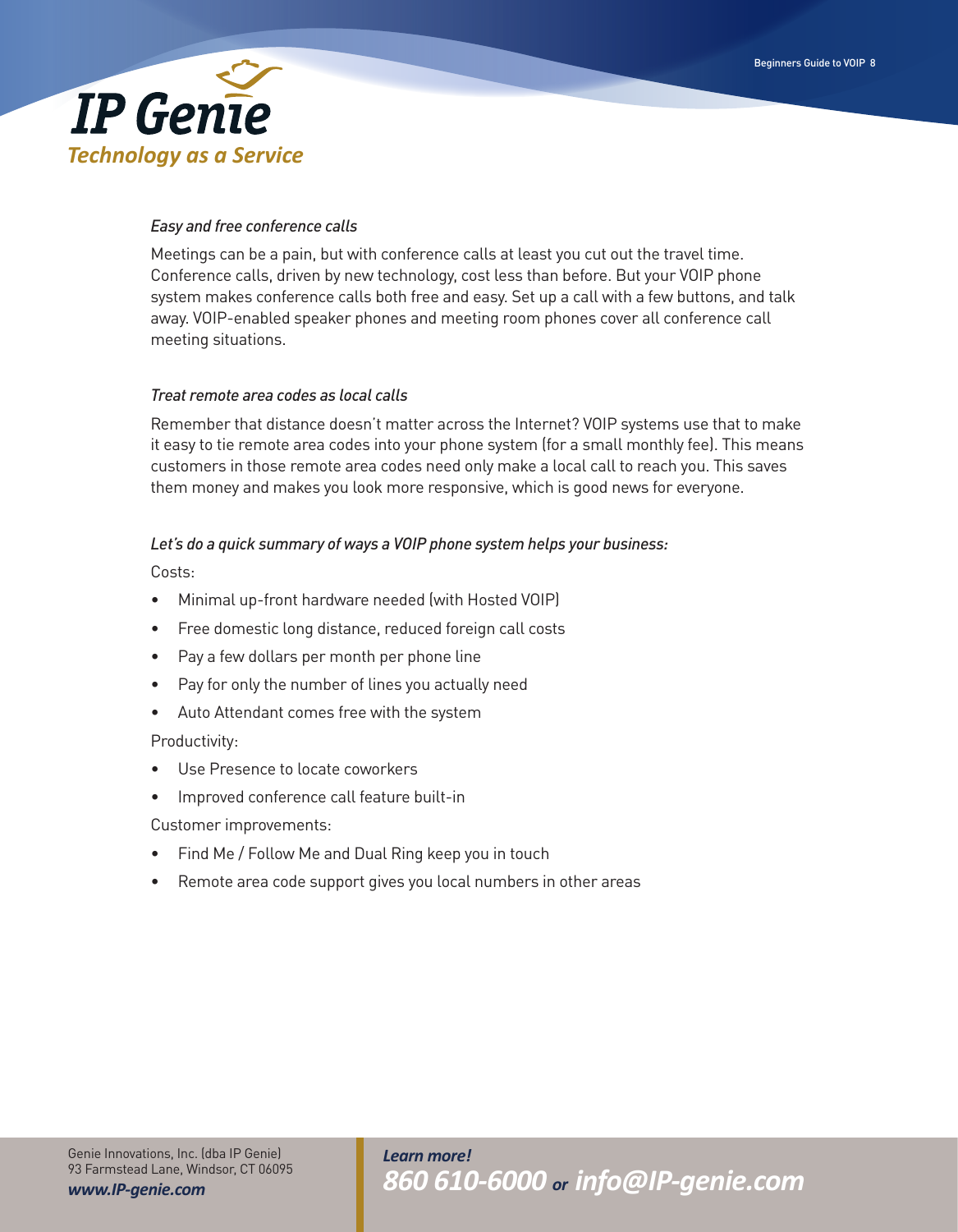

## **Preparing for a VOIP System**

There are two networks to examine before you get your VOIP phone system: your internal network and your network connection to the Internet. Many companies find they have neglected both networks, and installing a new VOIP phone system gives them a chance to upgrade areas too long ignored.

Every concurrent VOIP conversation requires about 100 kilobits per second of bandwidth. If you have 10 calls at once, you need at least 1 megabit per second of available network throughput. Since the lowest-level Ethernet network components provide 10Mbps, you might think you're ready to go.

Not so fast (pun intended) your network's Ethernet may be rated 10 Mbps, or more likely 100Mbps, but that's a best case number. Ethernet is bi-directional, meaning the effective throughput for data exchanges is 5 Mbps or 50 Mbps in each direction. File transfers, Internet access, and people watching kitten videos on YouTube suck up surprising amounts of bandwidth. Suddenly your VOIP phones fight for bandwidth, and your conversation suffers. If a large file transfer takes seven seconds rather than five, no one notices or cares. But if there's a two second gap in a phone conversation, everyone notices, and not in a good way. Your internal network may well need more horsepower, or at least bandwidth.

#### *Internal Network Updates*

Every workstation, cubicle, and office in a company today already includes phone and network connections. The small jack (4 pins) is for the phone, and the larger jack (8 pins) provides the network link.

There are two internal network options: run your VOIP phone system over your existing network (after upgrades) or install a second network dedicated to VOIP. Both options have their fans.

Upgrading your existing network will almost certainly mean upgrading your network switches and routers. Of course, you've probably ignored the switches and routers and wiring hubs and patch cables for too long anyway, so a network refresh is overdue. Adding such upgrades helps all your network traffic, not just your VOIP system.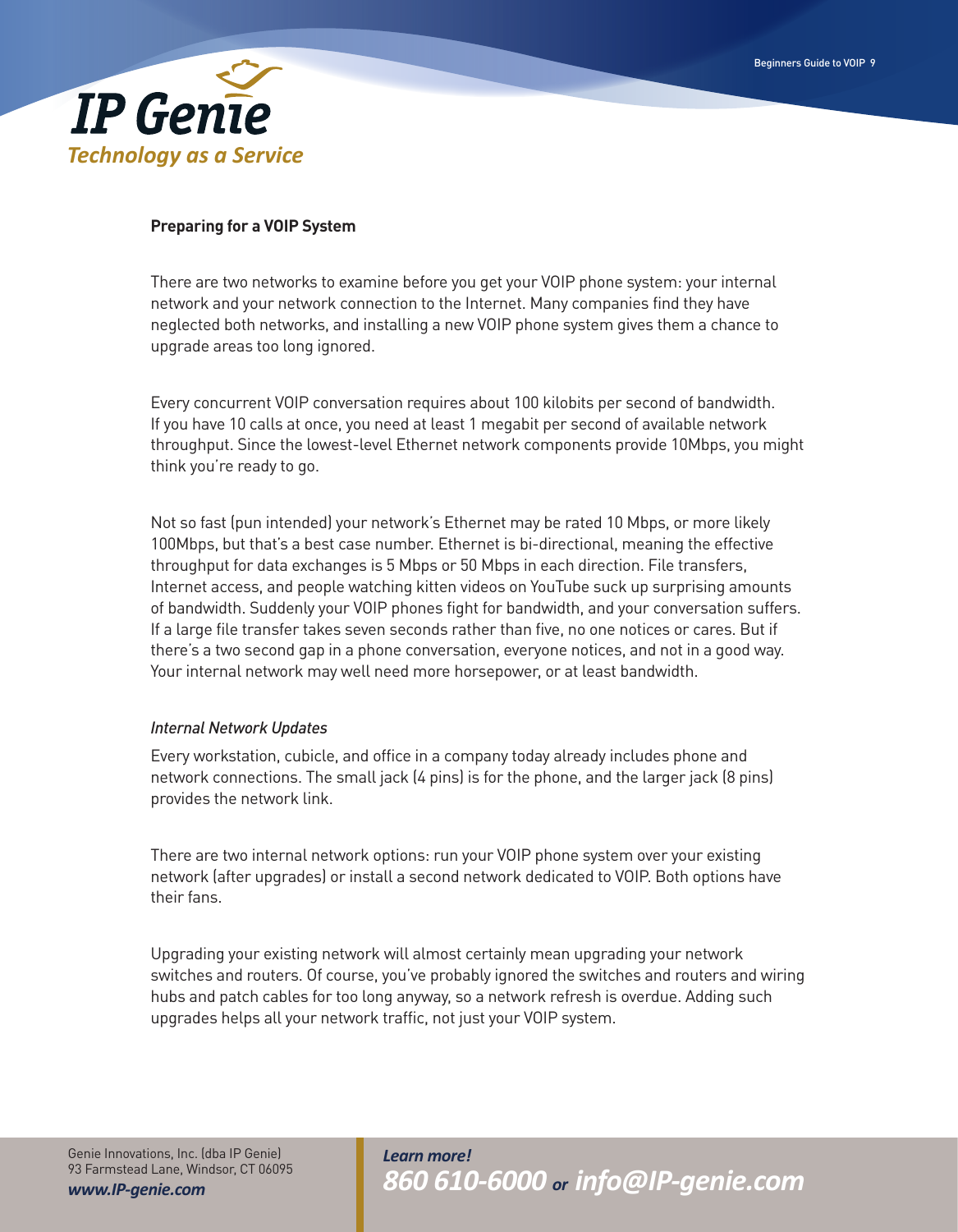

Two Ethernet add-on technologies really help VOIP: QoS and PoE (Quality of Service and Power over Ethernet). QoS allows you to separate traffic types within the router and intelligent switches to make sure important traffic (voice calls) doesn't get slowed down by other traffic (kitten videos). Configuring QoS properly is like adding an HOV lane for VOIP traffic on your data highway. Routers and switches supporting QoS are now commonplace and only slightly more expensive than less sophisticated switches and routers.

The second feature, Power over Ethernet, powers your VOIP phone over the network cables, like Ma Bell used to do for home phones (you know, the one on your grandparent's wall in the kitchen). Whether PoE by itself is worth avoiding a wall wart phone power supply is up to you (and your preparation for power outages, as discussed earlier).

Some VOIP phones have two Ethernet ports. One connects the phone to the wall, and the second connects your computer into the phone. This allows companies to avoid installing extra wiring switches and wall jacks, although not all VOIP phone models have this option. This obviously keeps your VOIP and data traffic on the same network, which lowers the VOIP system cost.

If you install a second Ethernet network, the VOIP system costs will be higher. Often dual networks are installed during new construction, not retrofitted. Larger companies with more phones tend to choose this option more often than smaller companies that don't have bandwidth limitations.

Some VOIP phones now connect over WiFi, which works well for companies committed to wireless networking. There are fewer options, but available models tend to be wireless versions of the most popular VOIP phones. However, some administration and special use phones do not yet come with WiFi support.

For WiFi fans, the same rules about network bandwidth needs apply. For every concurrent WiFi VOIP conversation, you need at least 100k available bandwidth. Since WiFi throughput heavily depends on distance from access points, you will almost certainly need to update your wireless network infrastructure unless you have done so within the last 12 months.

## *External Network Updates*

While your internal network runs probably runs at 100 Mbps or higher, your Internet access most assuredly does not. Moving to a VOIP phone system normally requires two updates for to your Internet access system: more bandwidth and redundancy.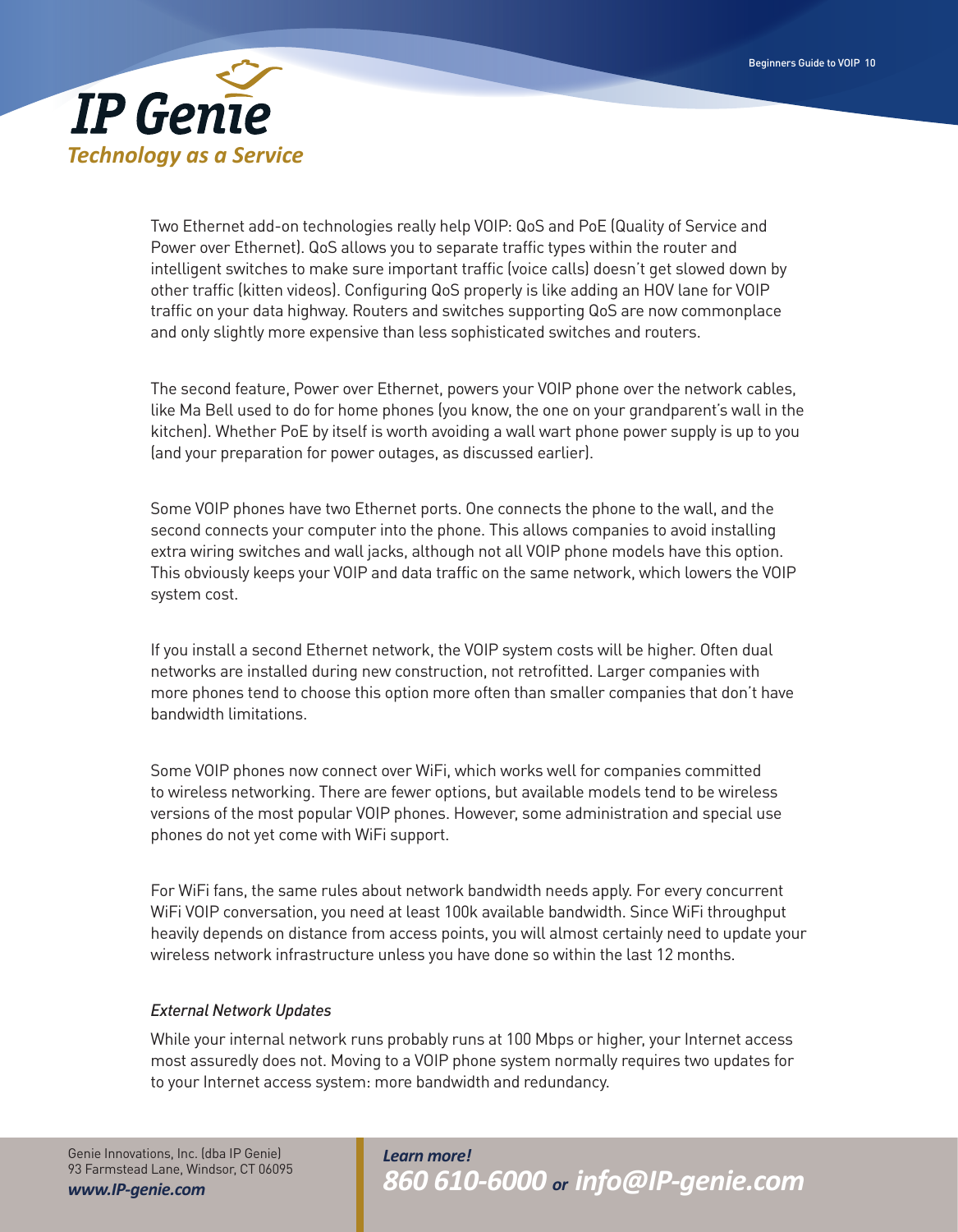

Your Internet Service Provider will be happy to up your Internet access speed and has charts to help you decide the appropriate boost based on the number of VOIP phones. Smaller companies may find they actually have the bandwidth they need.

However, every VOIP phone system needs redundant ISPs, preferably connected on opposite sides of the building. After all, if the ground crew digs up a conduit, you don't want both of your Internet access carriers coming through the same bundle of shredded wires.

Talk to your network administrator about Dual WAN routers. These support two external WAN connections from different ISPs. Some models fail-over from your primary ISP to the secondary provider, others send traffic through both at all times to increase your total available bandwidth. Either way, if one ISP goes down, you'll still have your phones and your data network; another advantage to upgrading.

# *Identify Your Needs and Staying Within Budget*

The first part of "how many VOIP phones will you need" is easy: at least one for every phone now, and maybe more. Add in your network upgrades, inside and out, from proposals from your network vendors, and you have the bulk of your budget.

Users only see the phones, of course, so that's all they care about. For that reason, decide on a few models to show to a pilot group in the company. This keeps the decision process defined, and will result in a much quicker decision than if you let everyone surf the Internet for a phone they fancy. Of course, if you keep your existing phones and add a VOIP adapter to your phone system, these decisions are moot.

#### *Basic Phones*

This unit will be the most common phone, replacing the standard desk phone in place now. These phones will have only basic calling features, and have either no LCD screens or small ones. Expect to pay \$80-\$150 for this type of phone.

## *Advanced Phones*

These phones will have multiple lines, larger screens, (up to seven inches), and perhaps be suitable for video conferencing (meaning they include cameras). Pick a model that won't break your budget if you have to give every manager this phone, because phone envy inside hierarchies is real. Expect to pay \$150-\$750 for these units.